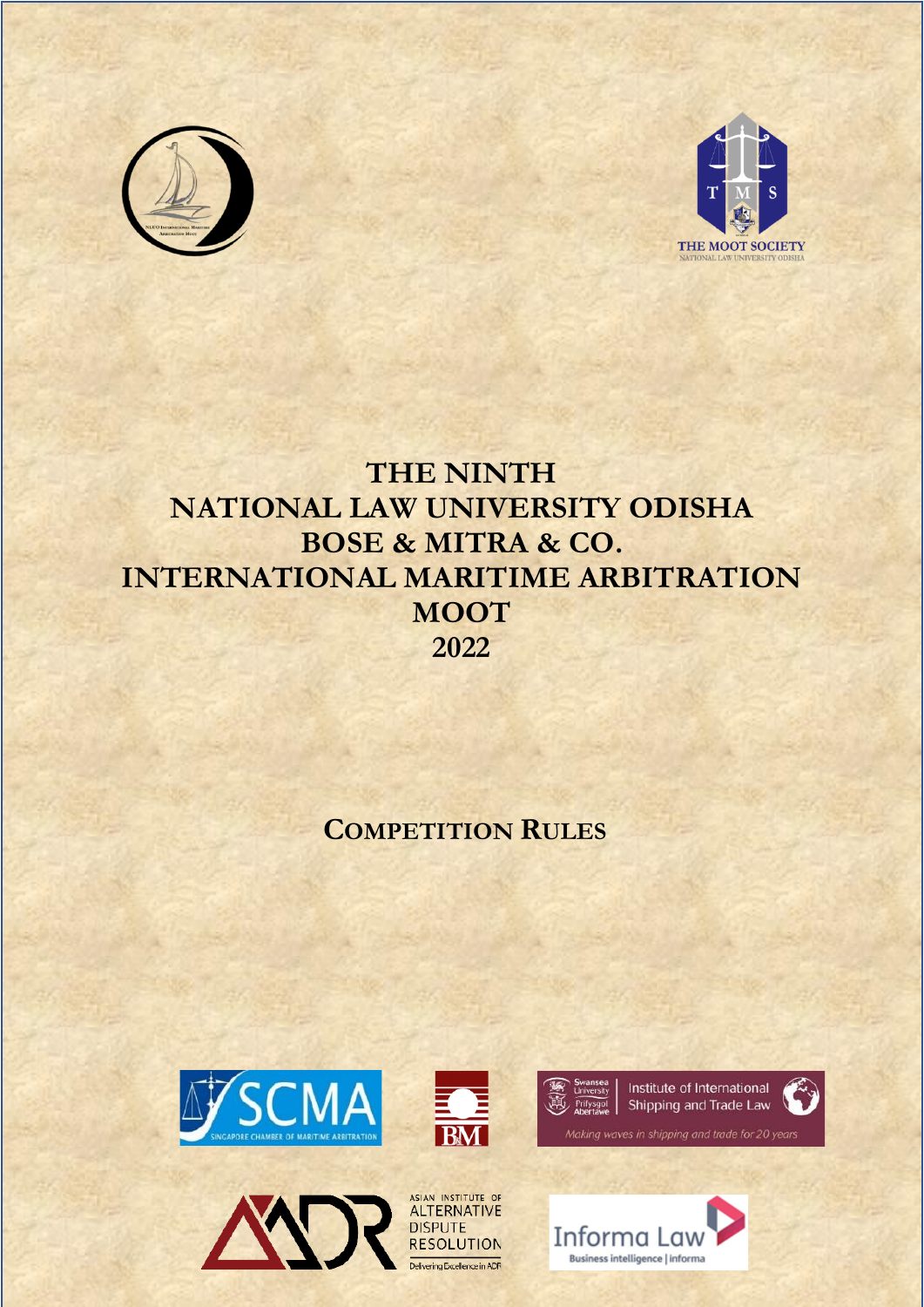# **TABLE OF CONTENTS**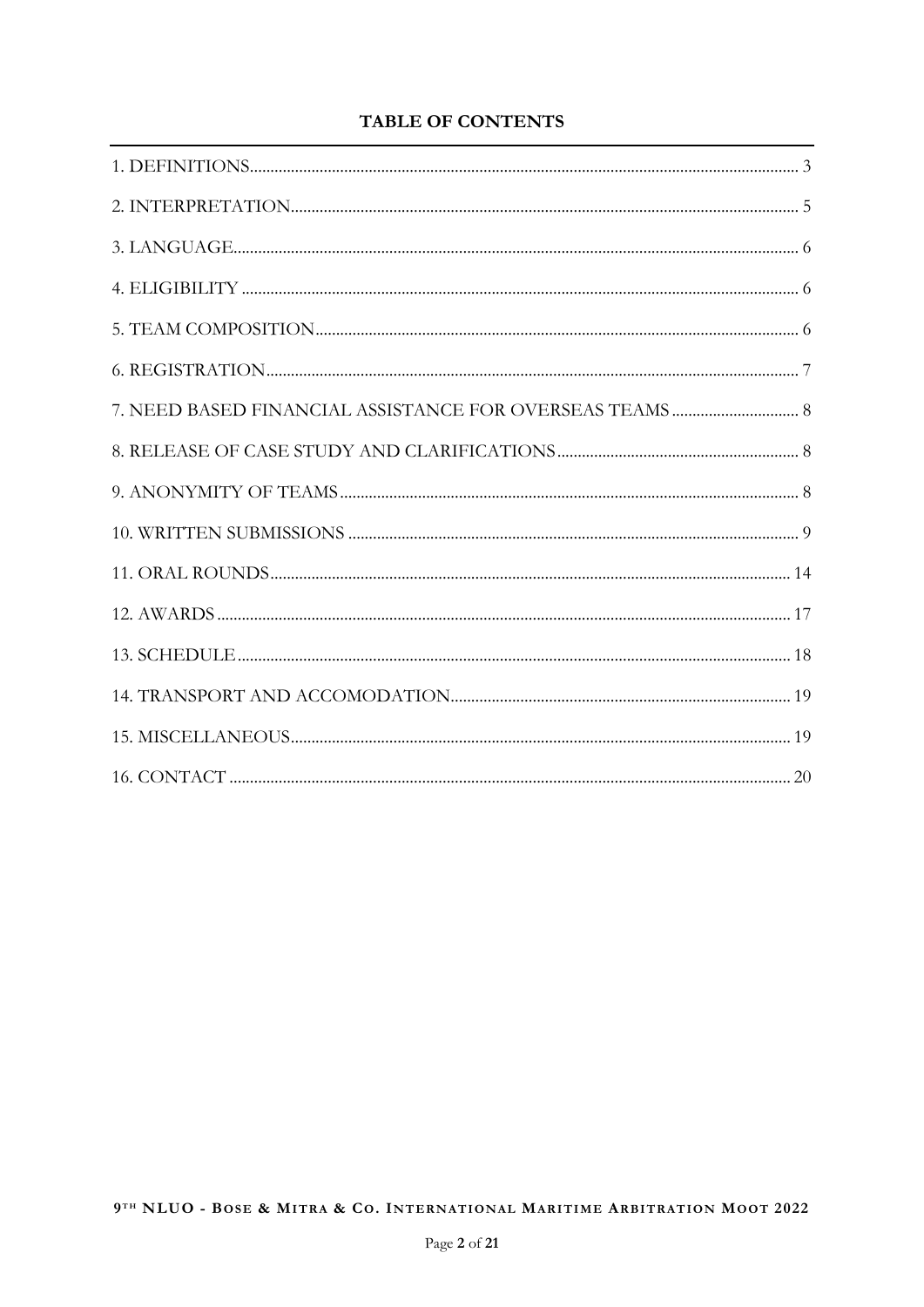- <span id="page-2-0"></span>1.1. 'Advanced Round' means the Final Round, Semi-Final Round, Quarter-Final Round of the Competition.
- 1.2. 'Arbitral Tribunal' refers to a tribunal consisting of arbitrators judging the Oral Rounds of the Competition.
- 1.3. 'Case Study' means the official hypothetical case of the competition as released by The Moot Society pursuant to Rule 8.
- 1.4. 'Claimant' means the side that argues on behalf of the Claimant.
- 1.5. 'Clarifications' means the procedural order(s) and/or official corrections and/or any other clarifications to the case study as released by The Moot Society pursuant to Rule 8.
- 1.6. 'Competition' means the 9th National Law University Odisha Bose & Mitra & Co. International Maritime Arbitration Moot Competition, 2022.
- 1.7. 'Written Submission' means the written submissions of each team, submitted pursuant to these Rules.
- 1.8. 'Official Team Contact' means the individual identified by the team during the registration process for receipt of the official team correspondence.
- 1.9. 'Official Website' means the website of the competition [www.nluoimam.com.](http://www.nluoimam.com/)
- 1.10. 'Oral Round' means match of oral presentations between two teams, one representing claimant and the other representing respondent. A total of twenty (20) teams, with highest Written Submission scores shall be eligible to participate for the oral rounds.
- 1.11. 'Penalty' means the deductions imposed on the Written Submission scores of a participating institution, as provided for under Rule 10.3.7.
- 1.12. 'Plagiarism' means:

1.12.1 Duplication of somebody else's ideas or work as represented in books, articles, internet or any other sources without giving acknowledgment.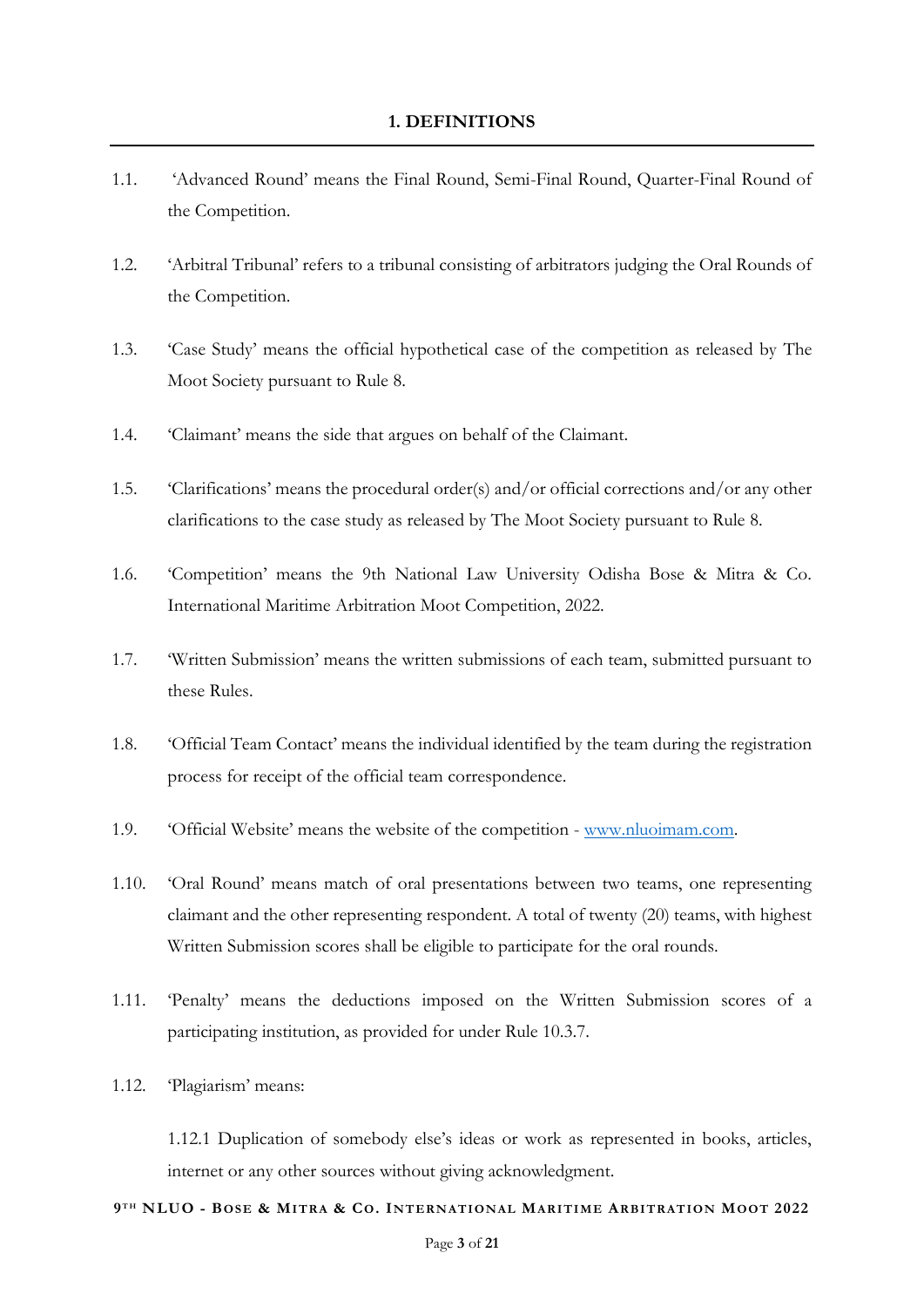1.12.2 Duplication of other moot Written Submissions, irrespective of whether the Written Submission is a competing Written Submission or not, and irrespective of whether there is any acknowledgment or not.

- 1.13. 'Power Match-Up' means the type of match-up used to determine the fixtures of the advanced rounds. In advanced rounds, the team with highest cumulative round points will compete against the one with the lowest cumulative round points. *Illustration: In quarter-finals and semi-finals, the highest ranked team will compete against the lowest ranked team.*
- 1.14. 'Preliminary Rounds' means the oral rounds which take place before the advanced rounds for the purpose of determining which team qualifies for the advanced rounds.
- 1.15. 'Rebuttals' means the arguments presented by the Claimant in response to the Respondent's submissions at the end of the main pleadings of all the speakers.
- 1.16. 'Respondent' means the side that argues on behalf of the Respondent.
- 1.17. 'Round Point System' means the assessment criteria used to determine the winner of the oral round pursuant Rule 11.3.
- 1.18. 'Rules' means these official rules of the competition.
- 1.19. 'Scouting' means a person observing the oral rounds of a team other than the team such person is associated with.
- 1.20. 'Seeding Match-Up' means the type of match-up used to determine the fixtures of the preliminary rounds. The registered teams will be seeded in the descending order of their Written Submission scores and will be divided into 4 groups of 5 participating teams each. The teams in each group will be matched up against the next seeded team in the group. The fifth seeded team in the group will be matched-up against the first seeded team in the group.

*Illustration: If the preliminary rounds fixtures of twenty teams were to be decided based on their ranks, being the team number itself (team 1's rank is 1, team 2's rank is 2…etc.); the following will be the fixtures.*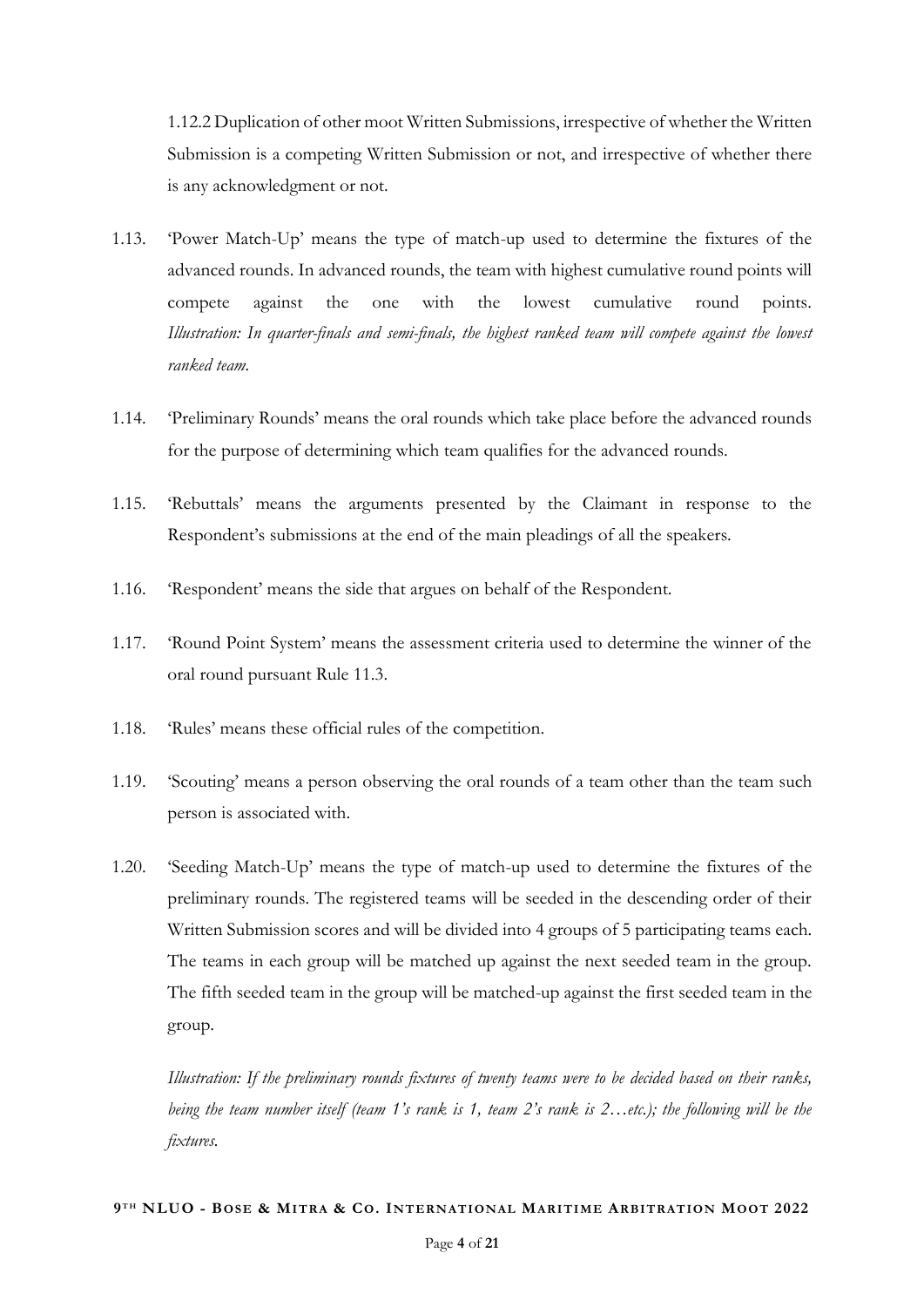| Group 1 | Team 1 | Team 5 | Team 9  | Team 13 | Team 17 |
|---------|--------|--------|---------|---------|---------|
| Group 2 | Team 2 | Team 6 | Team 10 | Team 14 | Team 18 |
| Group 3 | Team 3 | Team 7 | Team 11 | Team 15 | Team 19 |
| Group 4 | Team 4 | Team 8 | Team 12 | Team 16 | Team 20 |

*In group 1 - Team 1 vs Team 5; Team 5 vs Team 9; Team 9 vs Team 13; Team 13 vs Team 17; Team 17 vs Team 1*

*In group 2 – Team 2 vs Team 6; Team 6 vs Team 10; Team 10 vs Team 14; Team 14 vs Team 18; Team 18 vs Team 2.* 

*So, on and so forth.*

- 1.21. 'Speaker' means a participant who presents oral arguments in any given rounds.
- 1.22. 'Sur-Rebuttals' means the defense presented by the Respondent to the rebuttals as defined in Rule 1.15.
- 1.23. 'Team Code' means the code allotted to participating institutions by the moot society after completion of registration.
- 1.24. 'The Moot Society' or 'TMS' means the Moot Society of National Law University Odisha and the members therein, formed for the purposes of regulating and conducting mooting activities in the University.

## **2. INTERPRETATION**

<span id="page-4-0"></span>The interpretation placed upon these Rules by the TMS shall be conclusive. The decision of the TMS regarding the application of these Rules shall be final and binding on all the participating teams of the Competition.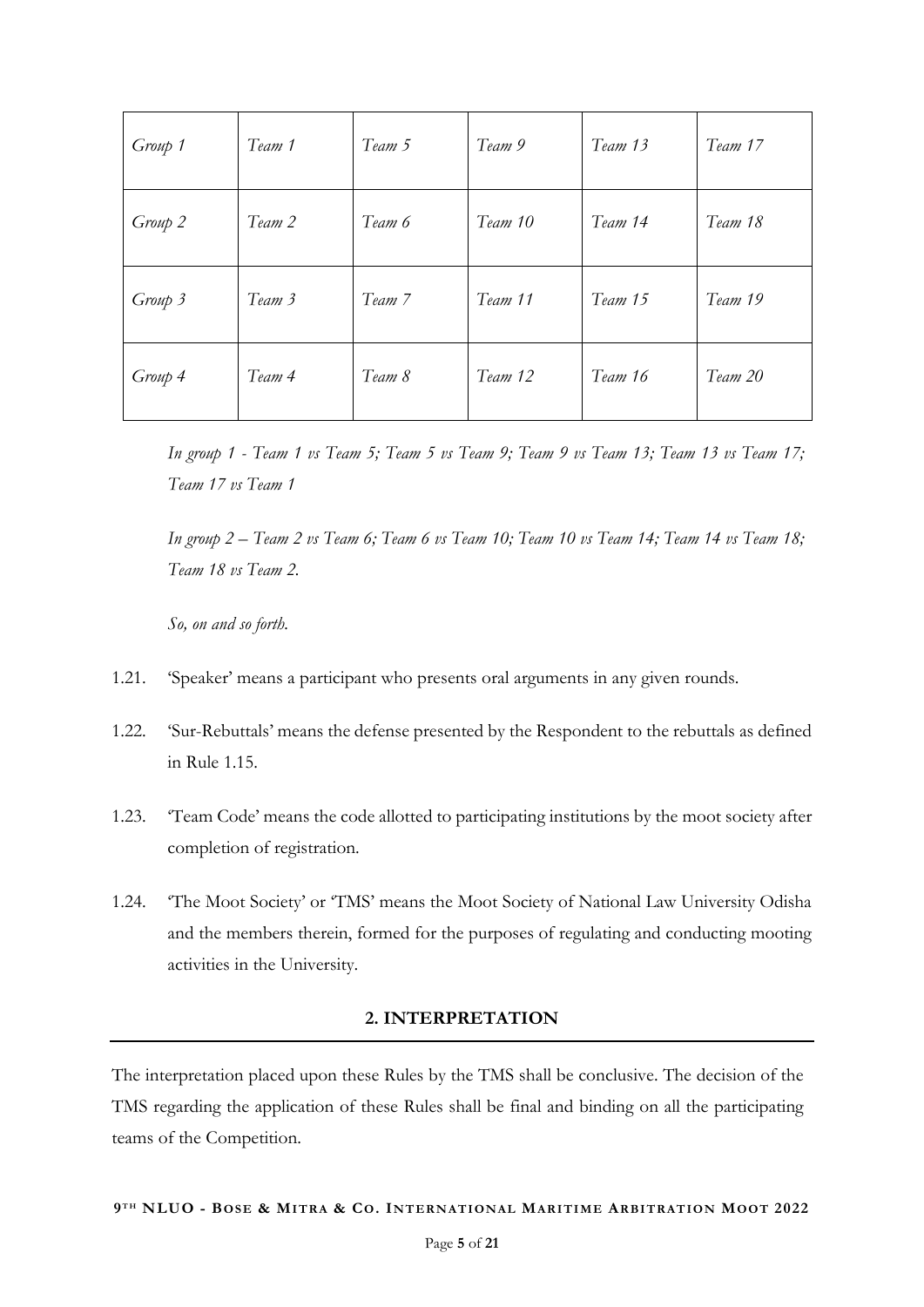## **3. LANGUAGE**

<span id="page-5-0"></span>The competition shall be conducted in ENGLISH language only.

## **4. ELIGIBILITY**

- <span id="page-5-1"></span>4.1.All students registered with law schools, faculties of law and other higher educational institutions offering a law degree program or offering law as a part of its program of study are eligible to participate in the Competition. All participants must be students pursuing either undergraduate or postgraduate law course (including LL.M. programs) or its equivalent conducted by any recognized institution. No student who has been licensed to practice law is eligible to participate in the Competition.
- 4.2. Each participating institution is entitled to send only one team to the Competition, comprising of students from the Undergraduate or Post Graduate law course, or both.
- 4.3. Team members must be *bona fide* students of the institution they are representing.
- 4.4. The maximum number of teams allowed to compete in the oral rounds of the competition are twenty (20). The selection of the top twenty teams, out of all the registered teams will be based on the 'Written Submissions' submitted by the registered teams.

#### **5. TEAM COMPOSITION**

- <span id="page-5-2"></span>5.1. A team shall consist of a minimum of two members and a maximum of three members.
- 5.2. There can be more than two Speakers in a team. However, in each oral round, only two members of the team shall be allowed to present the arguments.
- 5.3. Only those participants, duly registered as Speakers in the registration form, shall be allowed to present the oral arguments. Team may alter or vary the order in which the Speakers may present the oral arguments.
- 5.4. Once registered, a team will not be permitted to vary the composition of the team in any manner. Changes, if any, may only be made with the prior approval of the TMS (at their discretion), if due reason is shown for the same.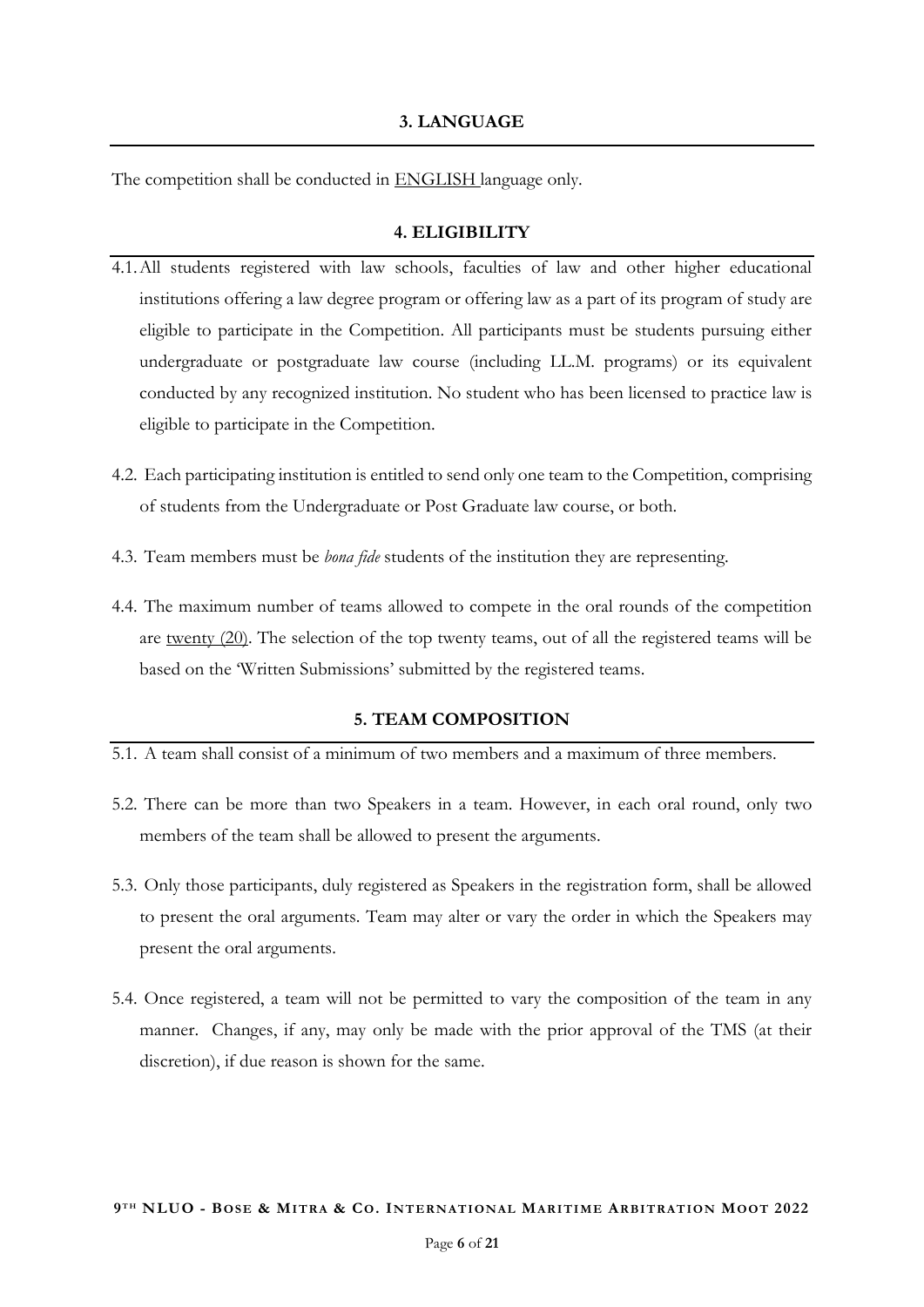#### **6. REGISTRATION**

- <span id="page-6-0"></span>6.1. Each team shall register for the competition by duly filing the online [registration form,](https://docs.google.com/forms/d/e/1FAIpQLSdb8DfUy7VveOAOpP1HKB-sDcMyU13bueI9lvTqeWK0YpYZHg/viewform?usp=sf_link) available on the official website before **22nd January 2022 (11:59 P.M. IST)**.
- 6.2. While filling the registration form, the teams have to select a team liaison. All communications concerning the competition shall be emailed to the team liaison. It is assumed that all the information communicated and materials distributed to the team liaison is communicated to the team.
- 6.3. An initial 'preliminary registration fee' of INR 1500 or USD 50 shall be remitted by all the Indian teams and overseas teams participating in the competition respectively.
- 6.4. For teams that qualify the oral rounds in accordance with Rule 10.3.9, an additional 'final registration fee' of INR 5500 will be charged for Indian Teams and USD 100 for the overseas teams. This fee shall be inclusive of accommodation on the competition days and transportation to and from the competition venue to the accommodation.
- 6.5. All the payments related to the registration fee under 6.3 and 6.4 shall be made through an online transfer (NEFT) payment to

| Name of the Account Holder | Registrar, National Law University,<br>Odisha                      |
|----------------------------|--------------------------------------------------------------------|
| Name of the Bank           | State Bank of India                                                |
| Address of the Bank        | National Law University, Cuttack.<br>Sector-13 CDA, Cuttack-753015 |
| Account No.                | 33807919875                                                        |
| Type of Account            | Saving                                                             |
| MICR No.                   | 753002034                                                          |
| RTGS/NEFT IFSC             | SBIN0017678                                                        |
| <b>SWIFT Code</b>          | SBININBB768                                                        |

- 6.6. A Team Code shall be assigned to each registered team by TMS after the completion of the initial registration process.
- 6.7. TMS reserves the right to debar or cancel the registration of any team.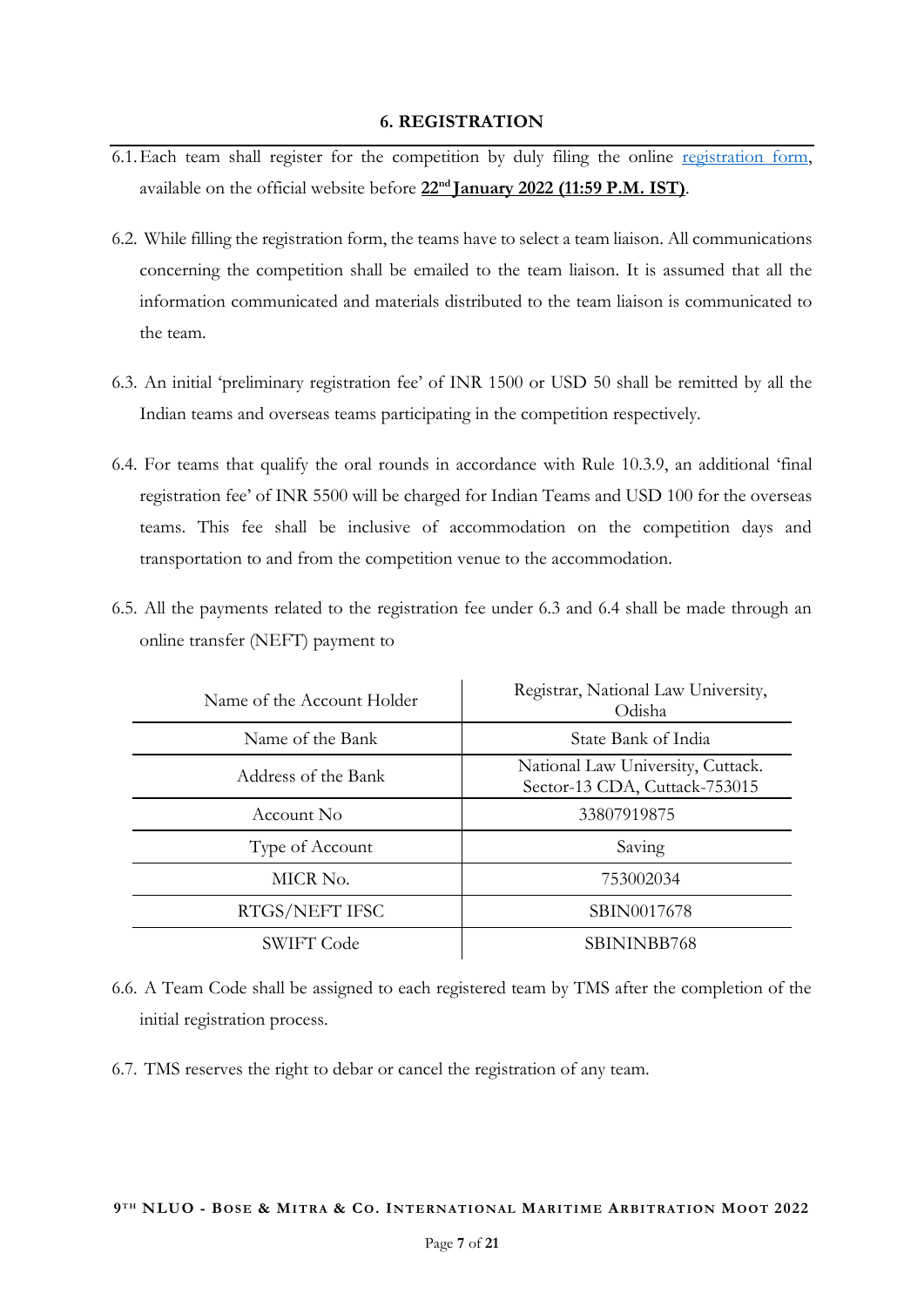## **7. NEED BASED FINANCIAL ASSISTANCE FOR OVERSEAS TEAMS**

- <span id="page-7-0"></span>7.1. Any overseas team requesting for financial assistance in the nature of subsidized registration fee must complete the following [Assistance Form](https://docs.google.com/forms/d/e/1FAIpQLSdTAGgSG5kX-LQwjaQQuex3-EL9El2ekQaRMKB-HBviWD_Sow/viewform?usp=sf_link) before **12 th January 2022 (11:59 P.M. IST)**.
- 7.2. TMS will consider all the applications received and decide which team(s) shall be supported. The support is available only by way of wavier of the registration fee payable, either in part or in full as may be decided by TMS.
- 7.3. The teams must demonstrate the need for financial assistance and priority will be given to teams:
	- 7.3.1 Who have not previously participated, and whose school has not previously participated;
	- 7.3.2 Who have no support from their universities or no coach;
	- 7.3.3 Who come from emerging economies or jurisdictions which, in the sole discretion of TMS, are in the greatest need of such support.
- 7.4. The decision of TMS shall be final and binding on the applicant teams.

## **8. RELEASE OF CASE STUDY AND CLARIFICATIONS**

- <span id="page-7-1"></span>8.1. The case study of the competition shall be released by **04th December 2021**.
- 8.2. All requests for clarifications to the Case Study must be e-mailed to [imam@nluo.ac.in,](mailto:imam@nluo.ac.in) by **31st December 2021 (11:59 P.M. IST)**.
- 8.3. All clarifications shall be released by the TMS on the official website and also via email to the participating teams.
- 8.4. No requests for clarification shall be made directly to the drafters of the Case Study. Any attempt made to approach the drafters of the Case study, for any reason whatsoever, shall lead to immediate disqualification.

## **9. ANONYMITY OF TEAMS**

<span id="page-7-2"></span>9.1. Teams shall not reveal the name of their University, or their country of origin anywhere either in the Written Submission or during the Oral Rounds. The teams shall refrain from using or displaying any logo, pins, badges etc. in any manner, whatsoever, in the Written Submission or during the Oral Rounds.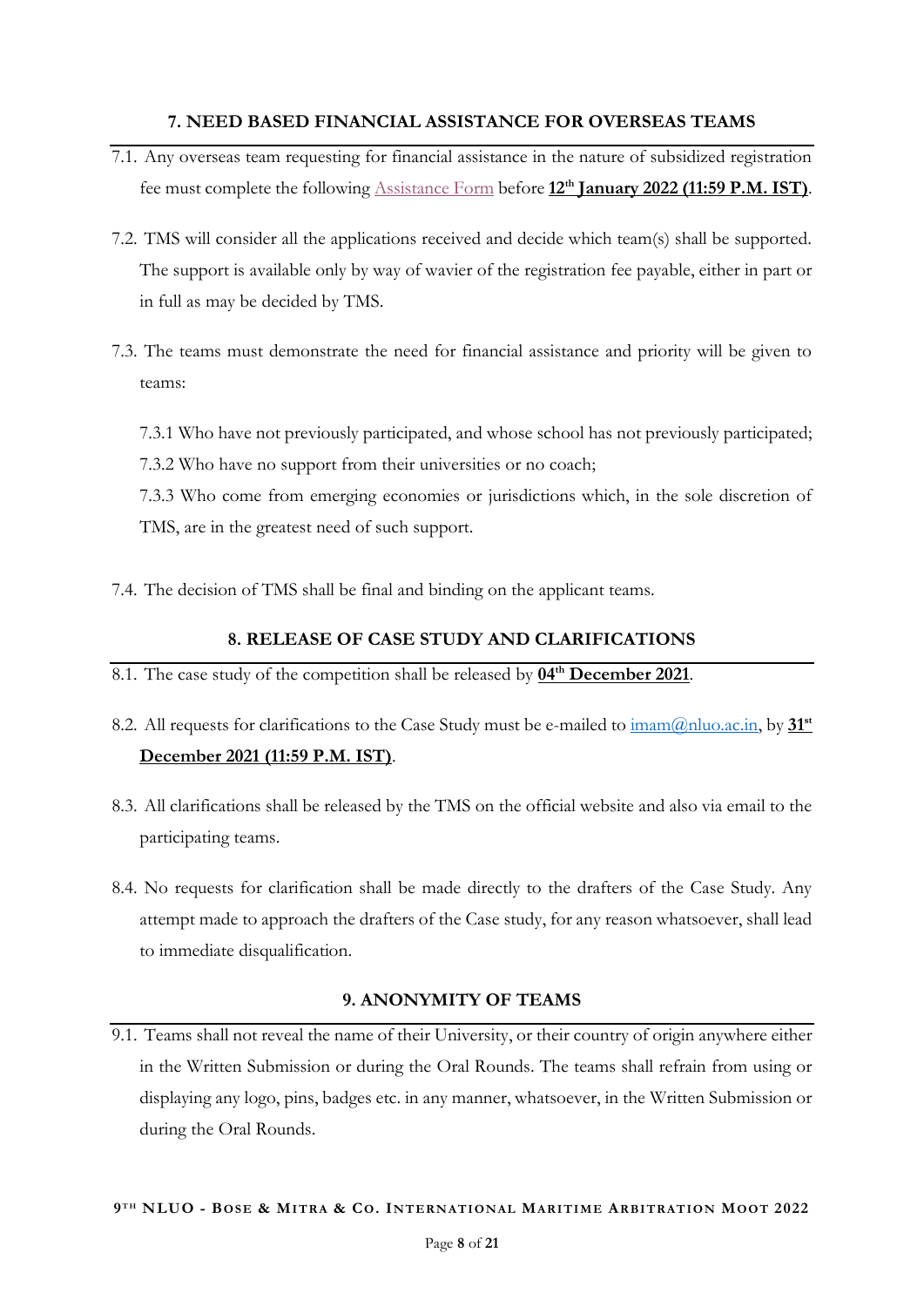- 9.2. In the Written Submissions and during the Oral Rounds, a Team shall be identified only by the Team Code that will be allotted to the team after initial registration.
- 9.3. Any material, including but not limited to the Compendium, reference materials carried by the team into the courtroom for the Oral Rounds, and presented to the Arbitral Tribunal, shall be devoid of any identification marks apart from the assigned Team Code.
- 9.4. Violation of Rule 9 at any point shall attract severe penalties which may extend to disqualification of the participating team as determined by TMS.

## **10. WRITTEN SUBMISSIONS**

## <span id="page-8-0"></span>10.1. General Provisions

- 10.1.1 Each participating Team must prepare one Written Submission for the Claimant and one Written Submission for the Respondent.
- 10.1.2 The Written Submission must be in English, and must be printed on A4 size sheets, in black ink.

## 10.2. Submissions

- 10.2.1 The Written Submissions shall be e-mailed in MS Word format (.doc or .docx) and PDF format to  $\text{imam}(Q)$ nluo.ac.in.
- 10.2.2 The soft copy of the Written Submissions must be emailed by  $01<sup>th</sup>$  February 2022 **(11:59 P.M. IST)**. No Written Submissions will be accepted after **02 th February 2022 (11:59 P.M. IST)**.
- 10.2.3 'Author's Name' shall be strictly removed from the MS Word Format (.doc or .docx) and PDF Format before soft-copy submissions.
- 10.2.4 Teams are required to submit 7 (seven) hard copies of the Written Submission for each side during the registration on  $24^{\text{th}}$  March 2022.
- 10.2.5 The hard copies should preferably be soft bound and must be a replica of the soft copy. Any changes in the hardcopy vis-à- vis the soft copy will entail disqualification. The decision of TMS will be final in this regard.
- 10.3. Structure of Written Submissions
	- 10.3.1 The Written Submission must contain all of the following sections (in that order): 1. Cover Page;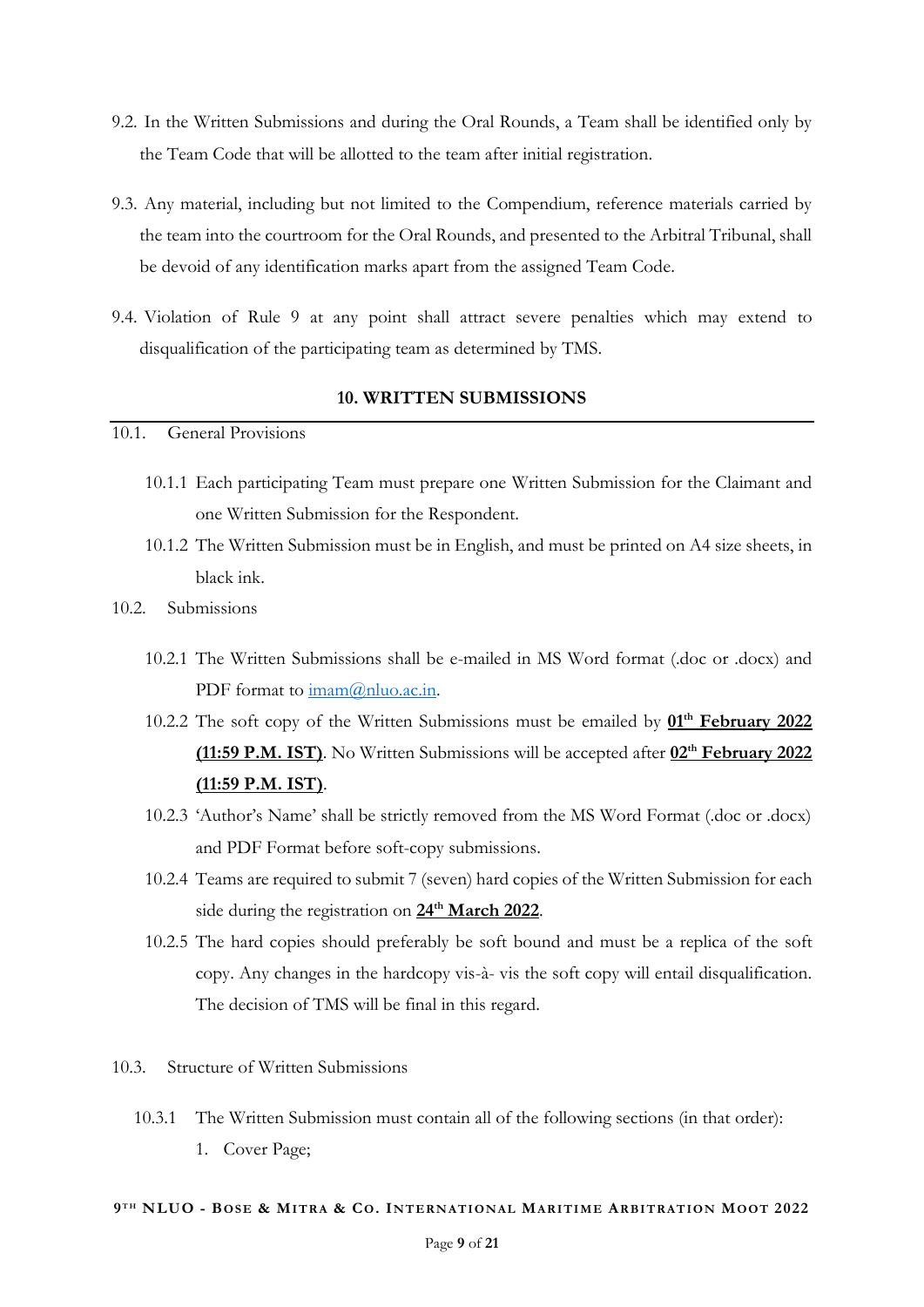- 2. Table of Contents;
- 3. Table of Abbreviations;
- 4. Index of Authorities;
- 5. Statement of Jurisdiction;
- 6. Statement of Facts;
- 7. Issued Raised;
- 8. Summary of Arguments;
- 9. Arguments Advanced/Pleadings;

10. Prayer.

- 10.3.2 Any uniform system of citation can be followed in the Written Submission.
- 10.3.3 The Cover Page of the Written Submission for the Claimant must be Blue and the Respondent must be Red. The Cover Page of each Written Submission must contain the following information:
	- 1. The Team code in the upper right-hand corner, followed by an "C" for the Written Submission for the Claimant, and an "R" for the Written Submission for the Respondent. For example, Team 901 would put the code "901C" in the upper right-hand corner of its Claimant Written Submission;
	- 2. The name of the forum before which the proceedings are being conducted;
	- 3. The year of the Competition;
	- 4. The name of the case;
	- 5. The Title of the Written Submission (either "Written Submission for Claimant" or "Written Submission for Respondent").
- 10.3.4 All parts of the Written Submission shall contain the following mandatory formatting specifications:
	- 1. Font Type: Times New Roman;
	- 2. Font Size: 12;
	- 3. Line Spacing: 1.5;
	- 4. Margins: 1 inch on each side; and
	- 5. Alignment of Body Text: Justified.
- 10.3.5 Mandatory formatting specifications for footnotes include:
	- 1. Font Type: Times New Roman;
	- 2. Font Size: 10;
	- 3. Line Spacing: 1.0;
	- 4. Margins: 1 inch on each side; and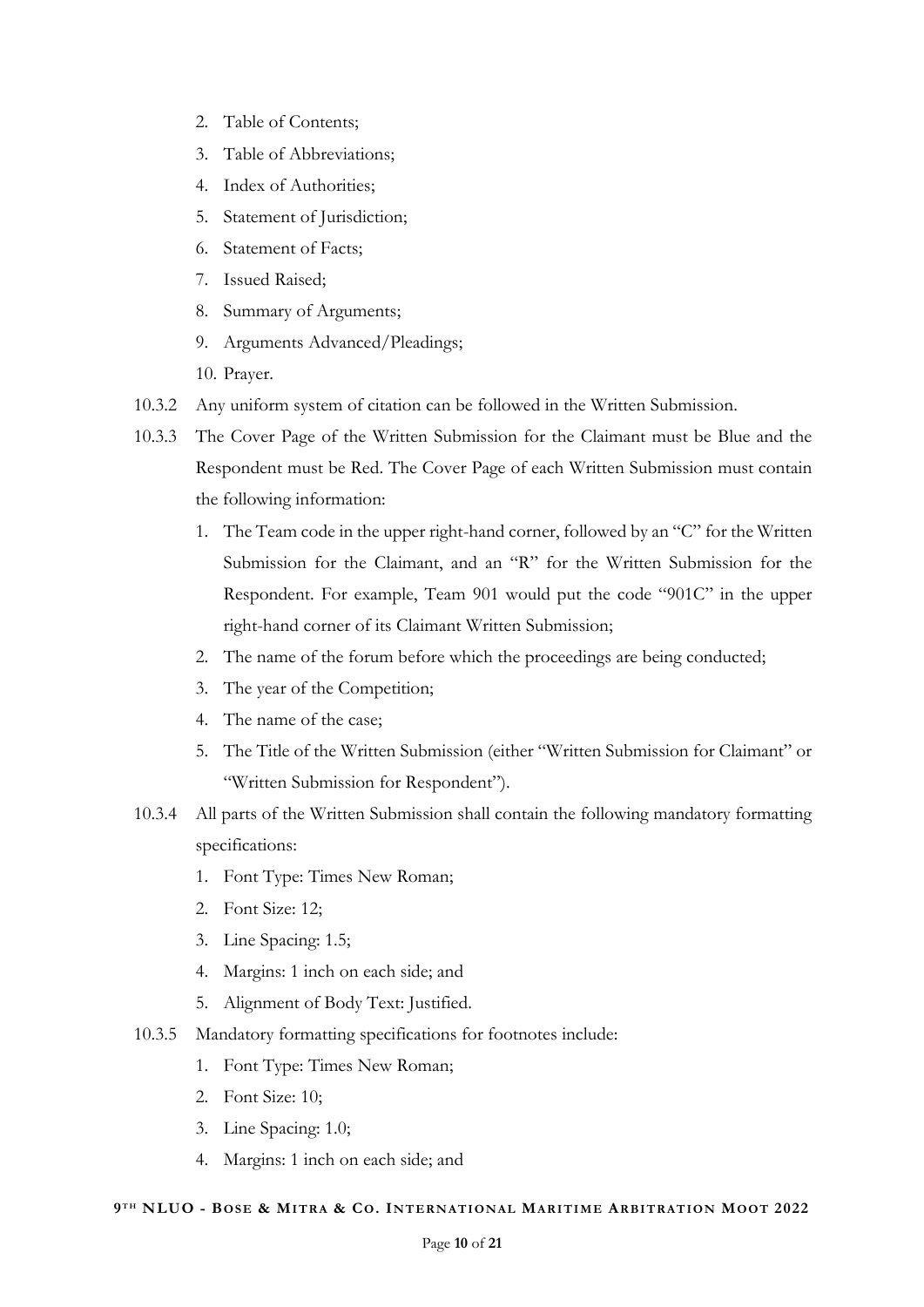- 5. Speaking footnotes and endnotes are not allowed.
- 10.3.6 Body of the Written Submission
	- 1. The Index of Authorities must list all the authorities cited in the Written Submission. The Index must indicate the page number(s) and/or the paragraph number(s) of the Written Submission in which the authority is cited.
	- 2. The Statement of Facts must contain a concise statement of the relevant facts of the dispute. As far as may be, the Statement of Facts should be limited to the stipulated facts and legitimate inferences which can be drawn from those facts. Statement of Facts shall not exceed 2 pages.
	- 3. The Summary of Pleadings should contain a summary of the substance of the arguments, and should not merely be a reproduction of the various headings and sub-headings of arguments. The Summary of Pleadings should not exceed 2 pages.
	- 4. All legal arguments must be limited to the Pleadings/Arguments Advanced section of the Written Submission.
	- 5. The Pleadings/Arguments Advanced and Prayer must not exceed 20 pages.

# 10.3.7 Penalties

Non-compliance with Written Submission formatting/submission rules will result in a deduction from the total allocated marks. However, no more than 20 marks shall be deducted for each Written Submission for non-compliance with procedural requirements, irrespective of the total penalties incurred.

| <b>RULE</b> | VIOLATION                                                                               | PENALTY                                                                |
|-------------|-----------------------------------------------------------------------------------------|------------------------------------------------------------------------|
| 10.1.2      | Use of any other ink or sheet for printing<br>apart from black and A-4 respectively.    | 2 marks (one-time deduction)                                           |
| 10.2.1      | Not submitting the soft copy of the<br>Written Submissions in the prescribed<br>format. | 2 marks (one-time deduction)                                           |
| 10.2.2      | Late Submission                                                                         | 5 marks per day till the last<br>'permitted' day of acceptance of late |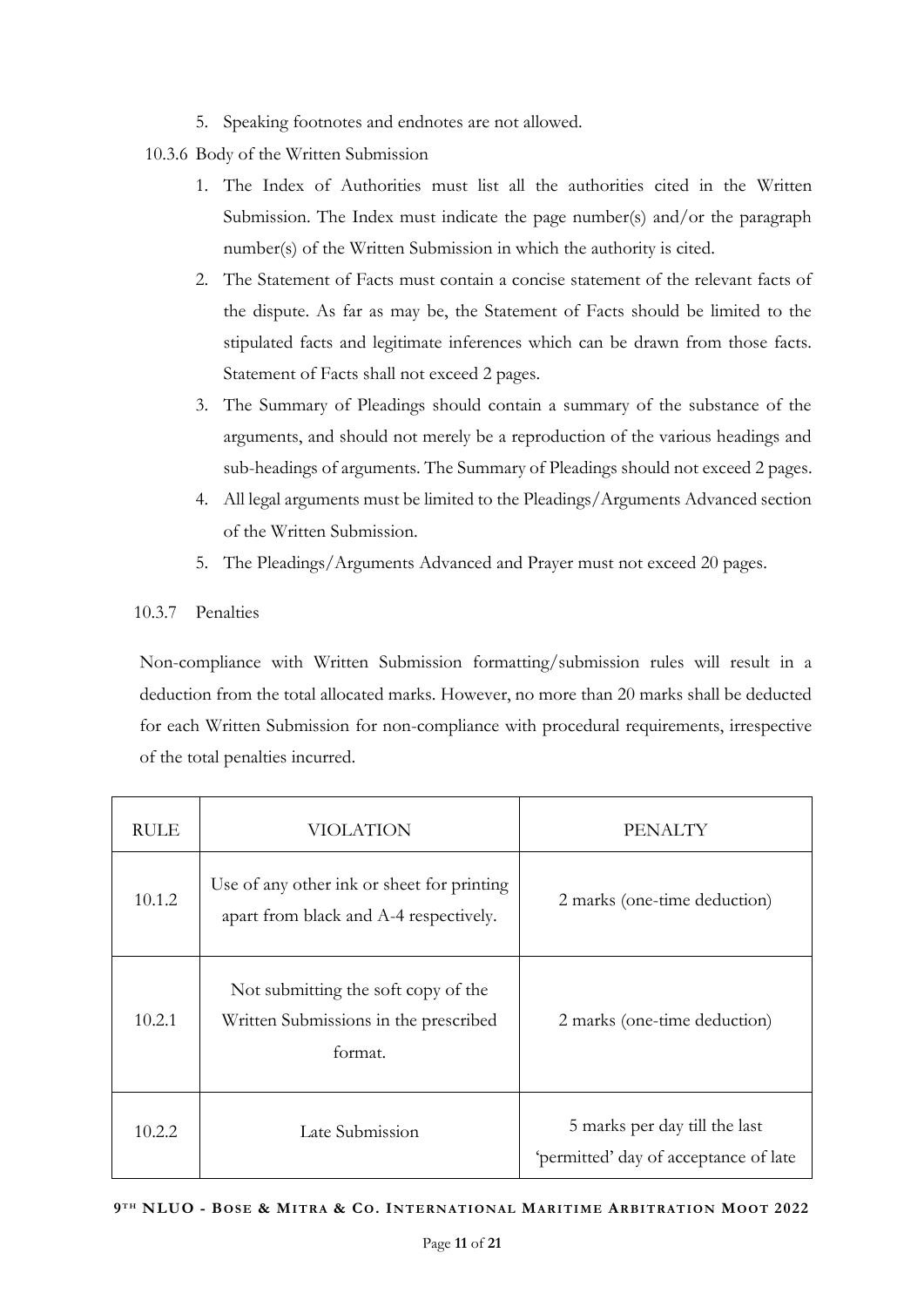|        |                                                                                                                                  | submissions post which no                                           |
|--------|----------------------------------------------------------------------------------------------------------------------------------|---------------------------------------------------------------------|
|        |                                                                                                                                  | submission will be accepted.                                        |
| 10.2.3 | Failure to remove author's name from the<br>soft-copy of the submitted Written<br>Submissions.                                   | 5 marks (one-time deduction)                                        |
| 10.2.4 | Failure to submit 7 hard-copies at the<br>time of registration on 24 <sup>th</sup> March 2022.                                   | 5 marks per copy not submitted                                      |
| 10.2.5 | Failure to have a blue cover page for<br>Claimant Written Submission and red<br>cover page for Respondent Written<br>Submission. | 2 marks for each colour violation.                                  |
| 10.2.6 | Any change in hard-copy of the Written<br>Submissions vis-à-vis the soft copy of the<br>same.                                    | Disqualification from the<br>competition.                           |
| 10.3.1 | Failure to include any section from $(a)$ - $(h)$<br>and (j) in the Written Submissions.                                         | 2 marks for every missing section                                   |
| 10.3.1 | Failure to include section (i), i.e.,<br>Arguments Advanced/Pleadings in the<br>Written Submission                               | Written Submission will not be<br>considered for evaluation at all. |
| 10.3.2 | Non-compliance of a uniform style of<br>citation for footnote.                                                                   | 1 mark for every page on which there<br>is a violation              |
| 10.3.3 | Missing information on cover page.                                                                                               | 2 marks for each deviation.                                         |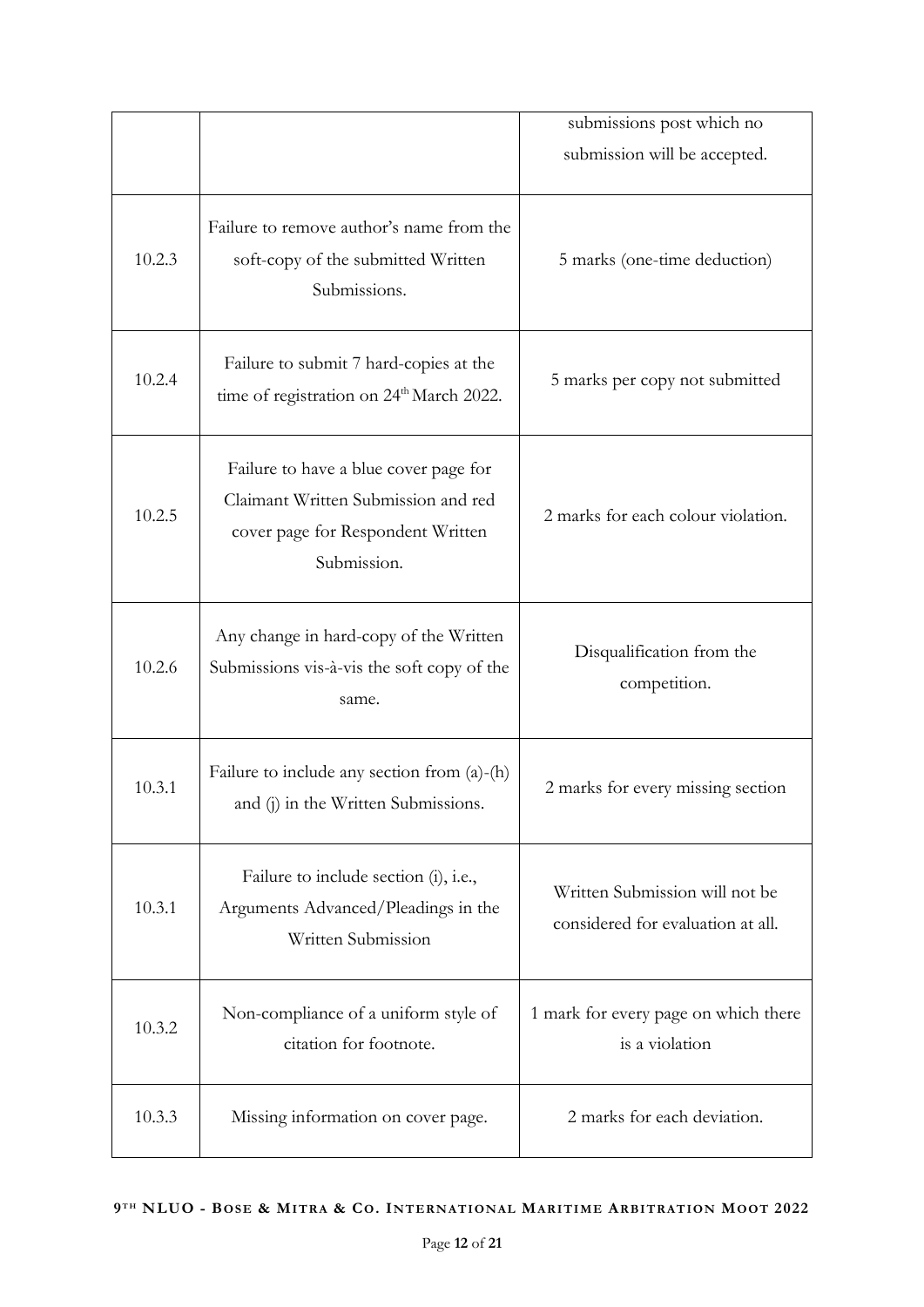| 10.3.4    | Incorrect page margin in main body of<br>the Written Submission.                                             | 1 mark for every page on which there<br>is a violation.  |
|-----------|--------------------------------------------------------------------------------------------------------------|----------------------------------------------------------|
| 10.3.4    | Incorrect font-size and/or font style,<br>and/or line spacing in the main body of<br>the Written Submission. | 1 mark for every page on which there<br>is a violation.  |
| 10.3.5    | Incorrect font-size and/or font style,<br>and/or line spacing in the footnotes of<br>the Written Submission. | 1 mark for every page on which there<br>is a violation.  |
| 10.3.5    | Strict prohibition of speaking footnotes<br>or endnotes.                                                     | 2 marks per speaking footnote or<br>endnote.             |
| 10.3.6(2) | Exceeding the page limit of the<br>'Statement of Facts' Section.                                             | 2 marks for each exceeded page.                          |
| 10.3.6(3) | Exceeding the page limit of the 'Summary<br>of Pleadings' Section.                                           | 2 marks for each exceeded page.                          |
| 10.3.6(4) | Substantive legal arguments outside the<br>'Pleadings/Arguments Advanced'<br>Section.                        | 4 marks for every page on which<br>there is a violation. |
| 10.3.6(5) | Exceeding the page limit of the<br>'Pleadings/Arguments Advanced'<br>Section.                                | 2 marks for each exceeded page.                          |

10.3.8 Instances of plagiarism in the Written Submissions will attract strict penalty, including but not limited to, deduction in the marks or may even extend to disqualification from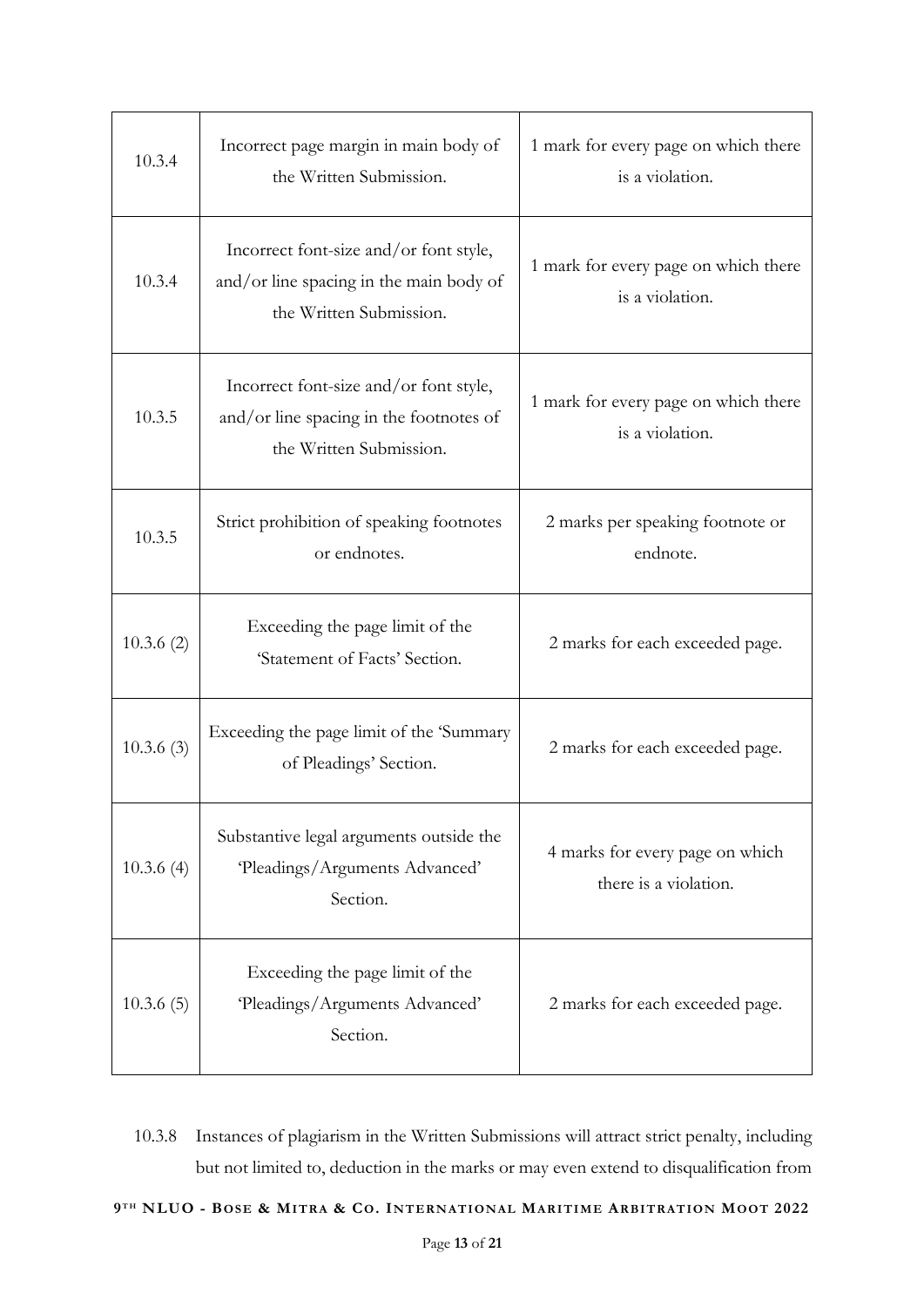the moot. In the event that the submissions are alleged to have been plagiarized from the Written Submissions of other participating universities, the latter team will also be liable for strict penalty, including but not limited to, deduction in the marks or may even extend to disqualification from the moot.

10.3.9 Evaluation Criteria and Qualification for Oral Rounds

A total of twenty (20) teams with the highest scores for Written Submissions will qualify for the oral rounds of the competition. The Written Submission scores will be inclusive of all penalties laid down in rule (10.3.7). All Written Submissions emailed before the last date of submission (with penalties) will be evaluated based on the criteria mentioned in Annexure A\*

### **11. ORAL ROUNDS**

#### <span id="page-13-0"></span>11.1. General Provisions

- 11.1.1 The Competition shall consist of Preliminary Rounds and Advanced Rounds.
- 11.1.2 Each team shall argue 4 (four) times in Preliminary Rounds twice as Claimant and twice as Respondent. In case, a team does not appear for 10 minutes after the scheduled commencement of round, the other team shall make ex-parte submissions.
- 11.1.3 The Advanced Rounds shall, under normal circumstances, consist of three knock-out rounds – the Quarter Finals, Semi-Finals and the Final. In case, a team does not appear for 10 minutes after the scheduled commencement of round, the other team shall proceed to the next round.

## 11.2. Fixtures

- 11.2.1 In the Preliminary Rounds, Seeding Match-up system shall be used to determine the fixtures.
- 11.2.2 In the Quarter-final and Semi-final rounds, the Power Match-up system, with the help of scores, shall be used to determine the match-ups.
- 11.2.3 Determination of sides for advanced round shall be decided as per Rule 10.5.
- 11.3. Assessment Criteria
	- 11.3.1 The scoring and tabulation for the competition shall be based on a Round Points system. The team with the higher number of Round Points wins the round.
	- 11.3.2 Round point system for preliminary rounds

#### 9TH NLUO - BOSE & MITRA & CO. INTERNATIONAL MARITIME ARBITRATION MOOT 2022

#### Page **14** of **21**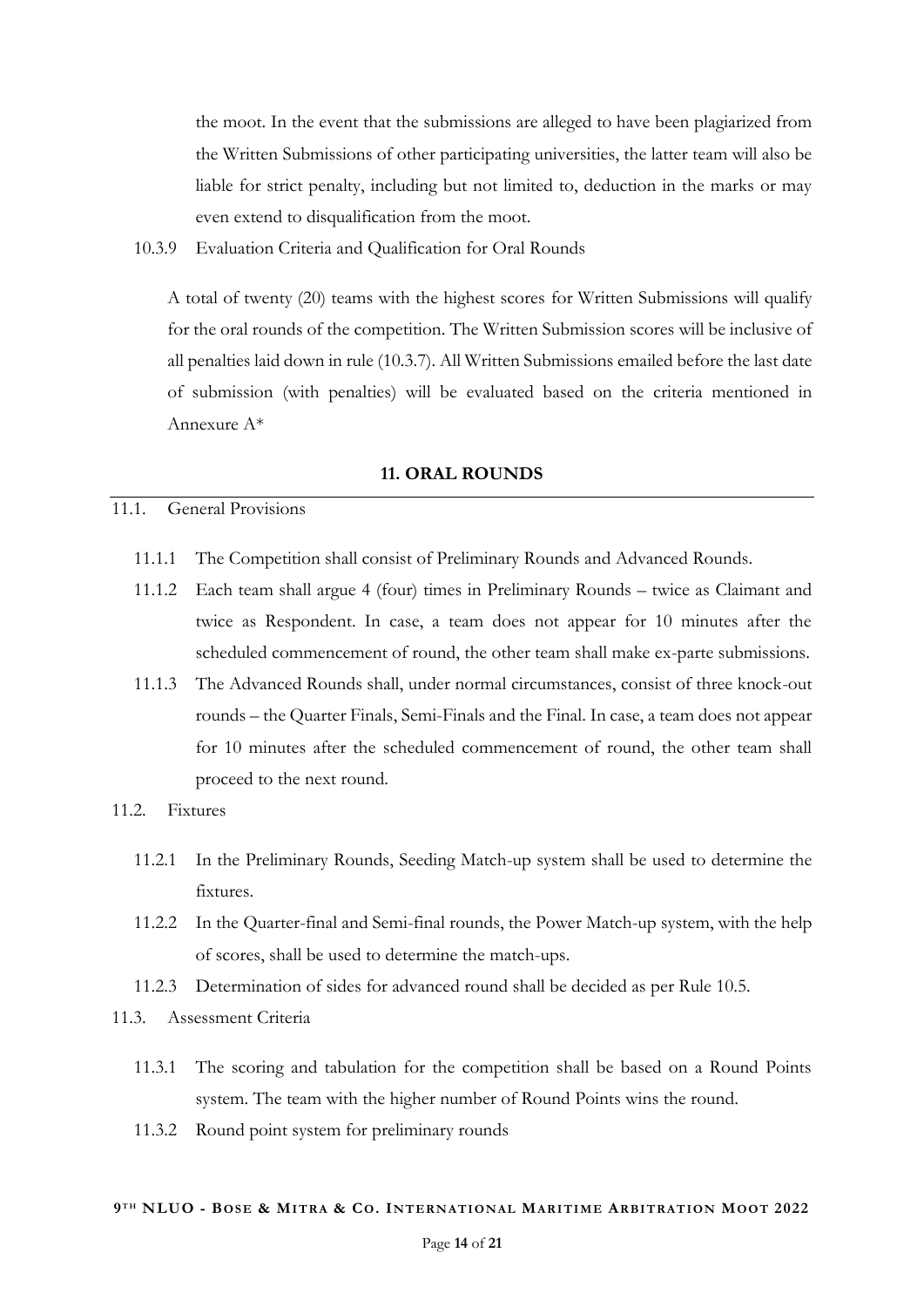- 1. Each preliminary round will be decided on a scale of 6 Round Points, with 3 Round Points allocated to the oral rounds, and 3 Round Points allocated to the Written Submission scores.
- 2. Written Submissions of each team will be marked by 3 judges with each judge giving a score out of 100. Therefore, each team's Written Submission will have 3 scores: a highest score, a middle score and a lowest score.
- 3. In each round, the highest score of the Claimant's Written Submission will be compared with the highest score of the Respondent's Written Submission; the middle score of the Claimant's Written Submission will be compared with the middle score of the Respondent's Written Submission and the lowest score of the Claimant's Written Submission will be compared with the lowest score of the Respondent's Written Submission. If scores being compared are the same, then each team will be awarded 0.5 points for each comparison.
- 4. For scoring higher in each of the above comparisons made, a team will get 1 Round Point. A total of 3 Round Points can be won for the Written Submissions in each round.

*Illustration: In a round between Team 1 and Team 5, if Team 1 scores more than Team 5 in all the three comparisons, then Team 1 gets 3 Round points with Team 5 getting zero Round points. If Team 1 scores higher than Team 5 only in two comparisons then Team 1 gets 2 Round Points and Team 5 gets 1 Round Point.*

In the Oral Pleadings each of the 3 judges' scores out of 200 for the two teams will be compared and a round point will be awarded. A total of 3 Round Points can be won in the Oral Pleadings in each round.

*Illustration: If Judge 1 in a round between Team 10 and Team 20 gives a higher number of points to Team 10– then Team 10 will get 1 Round Point. A similar comparison will be carried out for Judges 2 and 3.*

11.3.3 For the purpose of the advanced rounds, the Written Submission points will not be taken into consideration. Each Advanced Round will be judged by three (3) Orals Judges, each of whom shall award a maximum of 2 Round Points. The team with the higher total marks on a particular Judge's score-sheet will be the winner on that Judge's score-sheet. The winning team on a particular judge's score sheet shall be awarded 2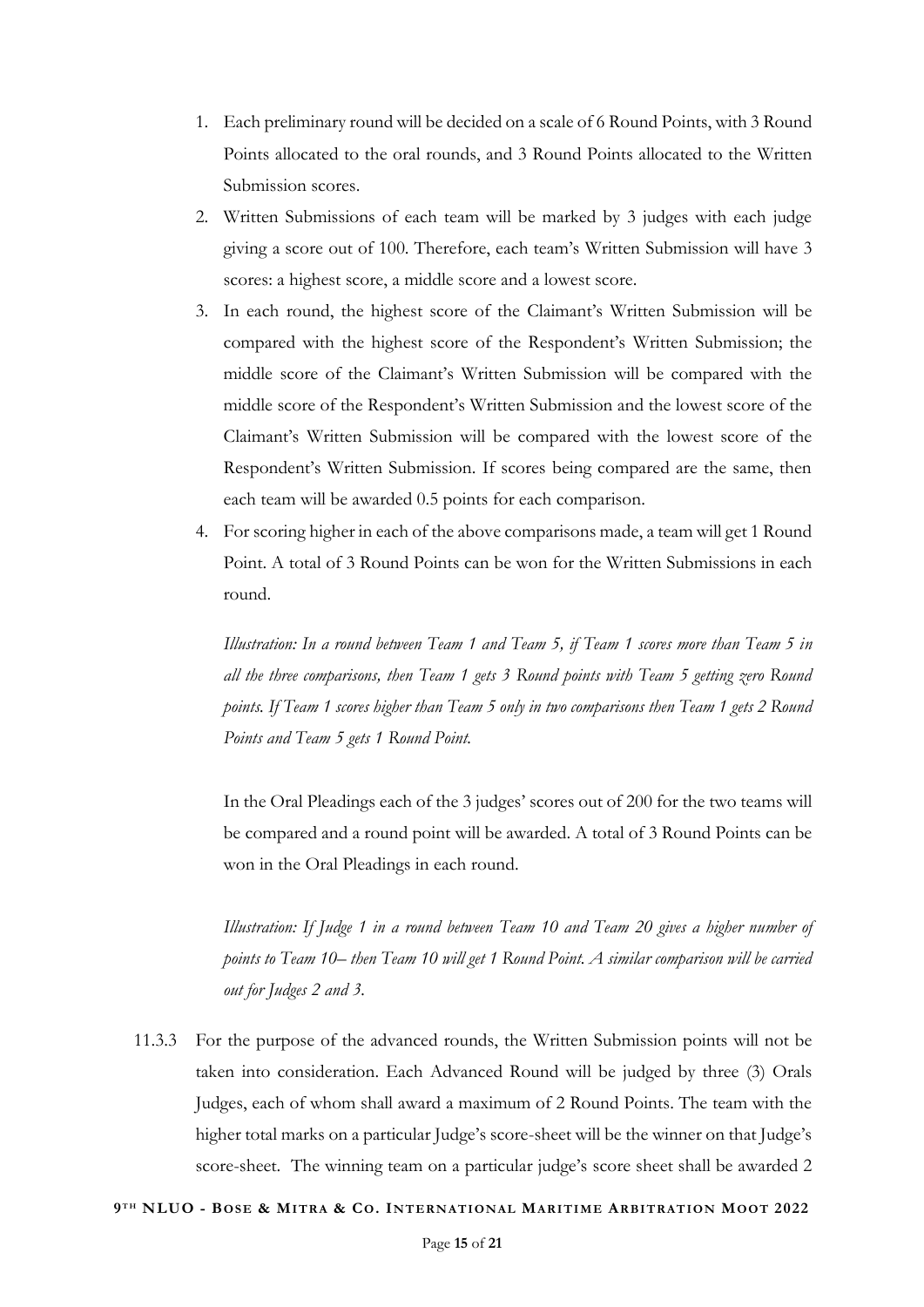Round Points for that judge. In case of a tie between the two Teams, each team shall be awarded 1 Round Point for the concerned Judge. Thus, every Advanced Round will have 6 Round Points allotted to the orals.

- 11.3.4 The round winner will be determined on the basis of the Total Round Points (out of 24). In case of a tie, the following criteria shall be used to decide the round winner:
	- 1. Teams tied on the Total Round Points shall be separated on the basis of the winloss record in the Preliminary Rounds;
	- 2. If the round points and win-loss record is identical, the cumulative scores awarded for the oral rounds shall be used to break the tie.
	- 3. If the teams have the same cumulative points, the same number of wins, and also the same cumulative oral rounds marks, then the team with the higher net Written Submission score, i.e., the score of the Written Submissions after deducting penalties, shall be ranked higher.
- 11.4. Top two (2) teams in each of the 4 groups in the seeding match-up will qualify for the advanced rounds of the competition. The fixtures for the advanced rounds shall be determined as per the rule mentioned in 11.2.2.
- 11.5. Determination of sides in the advanced rounds

If two teams in the Advanced Rounds have earlier argued against one another in the Preliminary Rounds, they will argue for the opposite party in the Advanced Round. If they did not argue against one another in the Preliminary Rounds, the determination will be by draw of lots. If two teams in the advanced rounds have in the preceding rounds argued in favour of one party, they will argue for the opposition party in the subsequent advanced round. If both teams argued for the same side in such preceding round, the decision will be determined by a draw of lots.

- 11.6. Time Allocation, rebuttals and sur-rebuttals.
	- 11.6.1 Each Preliminary Round shall, subject to the discretion of the Judges, consist of sixty (60) minutes of argument, which shall be presented in English. The Claimant and the Respondent shall be allotted thirty (30) minutes each, subject to the discretion of the Judges. Only two members from each Team shall make oral presentations in each round.
	- 11.6.2 Each team may allocate its thirty (30) minutes between the two speakers and the rebuttal/sur- rebuttal at their own discretion. Each Speaker must be allocated a minimum of ten minutes (10), not including the time for rebuttal/sur-rebuttal.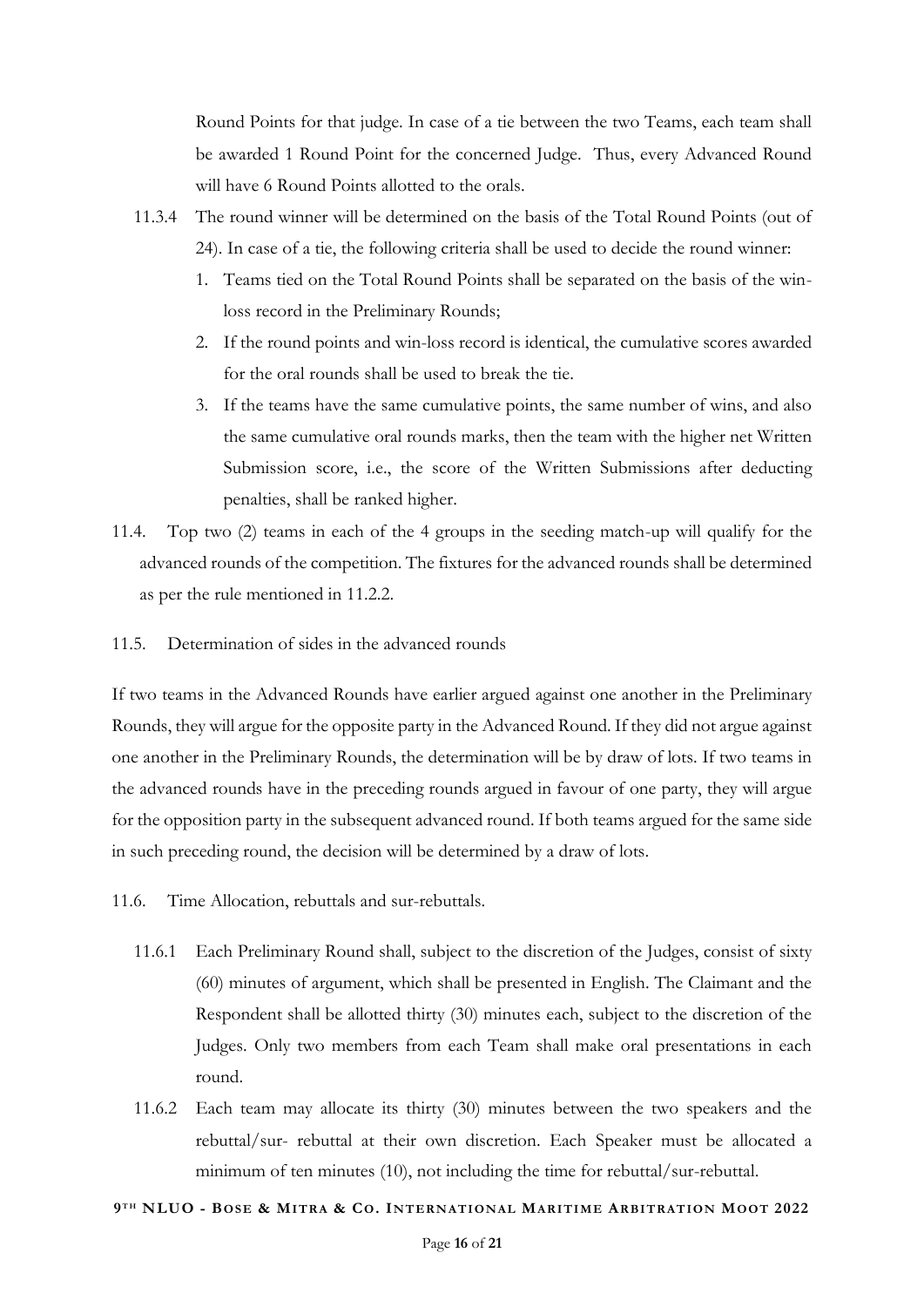- 11.6.3 In the Advanced Rounds, the total time permitted to each team for presenting arguments may be extended to forty-five (45) minutes at the discretion of the judges, with corresponding changes in the minimum time prescribed for each speaker. Each Speaker must be allocated a minimum of eighteen minutes (18), not including the time for rebuttal/sur-rebuttal.
- 11.7. Each Preliminary Round shall be judged by a bench of three judges. The Advanced Rounds may be judged by a bench of three or more judges.
- 11.8. Oral Rounds will be evaluated based on the criteria mentioned in Annexure  $B^{**}$ .
- 11.9. The Dress Code for Oral Rounds shall be western formals.

## **12. AWARDS**

<span id="page-16-0"></span>The winner of the Final Round will be declared the "Winning Team", while the losing finalists will be declared the "Runners-Up". The Team with the highest total Written Submission score will be awarded the "Best Written Submission" award. The "Best Oralist" award shall be determined on the basis of the cumulative points secured by a speaker in the Preliminary Rounds. To be eligible for the "Best Oralist Award", a speaker must have argued in both the Preliminary Rounds.

- The Winning Team (Best Team Award) shall be awarded INR 1,50,000 as prize money plus 3 Internship slots at Bose & Mitra & Co. and a trophy.
- The Runners-up Team (Second Best Team Award) shall be awarded INR 75,000 as prize money plus 3 Internship slots at Bose & Mitra & Co. and a trophy.
- Best Oralist shall be awarded INR 35,000 as prize money and a trophy.
- Best Written Submission shall be awarded INR 25,000 as prize money and a trophy.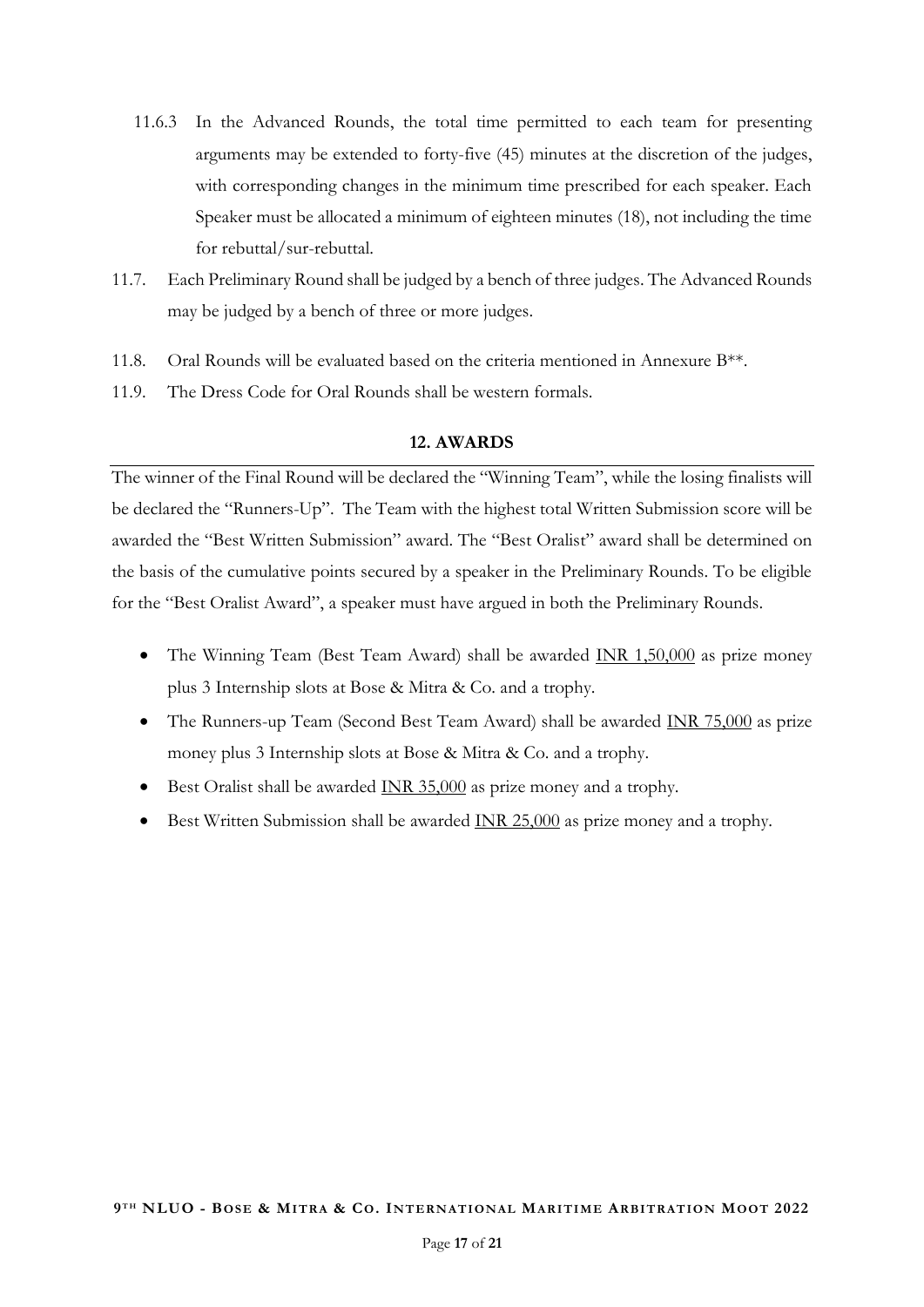# **13. SCHEDULE**

<span id="page-17-0"></span>

| <b>Tentative Date</b>                           | <b>Event Description</b>                                                                        |
|-------------------------------------------------|-------------------------------------------------------------------------------------------------|
| 04 <sup>th</sup> December 2021                  | Release of Case Study and commencement of<br>Registration                                       |
| 31 <sup>th</sup> December 2021 (11:59 P.M. IST) | Last Date for seeking Clarifications                                                            |
| $10th$ January 2022                             | Release of Clarifications to the Case Study                                                     |
| 22 <sup>nd</sup> January 2022                   | Last Date for Registration and Payment of<br>the Preliminary Registration Fee                   |
| 01 <sup>st</sup> February 2022 (11:59 P.M. IST) | Last Date for Submission of the Electronic<br>Copy of the Written Submissions                   |
| 02 <sup>nd</sup> February 2022 (11:59 P.M. IST) | Last Date for Submission of the Electronic<br>Copy of the Written Submissions (with<br>penalty) |
| 22 <sup>nd</sup> February 2022                  | Results of Written Submission Qualifier<br>rounds                                               |
| 17 <sup>th</sup> March 2022                     | Last Date for Payment of the Final<br>Registration Fee                                          |
| $24^{\text{th}} - 27^{\text{th}}$ March 2022    | 9th NLUO Bose & Mitra & Co. IMAM 2022                                                           |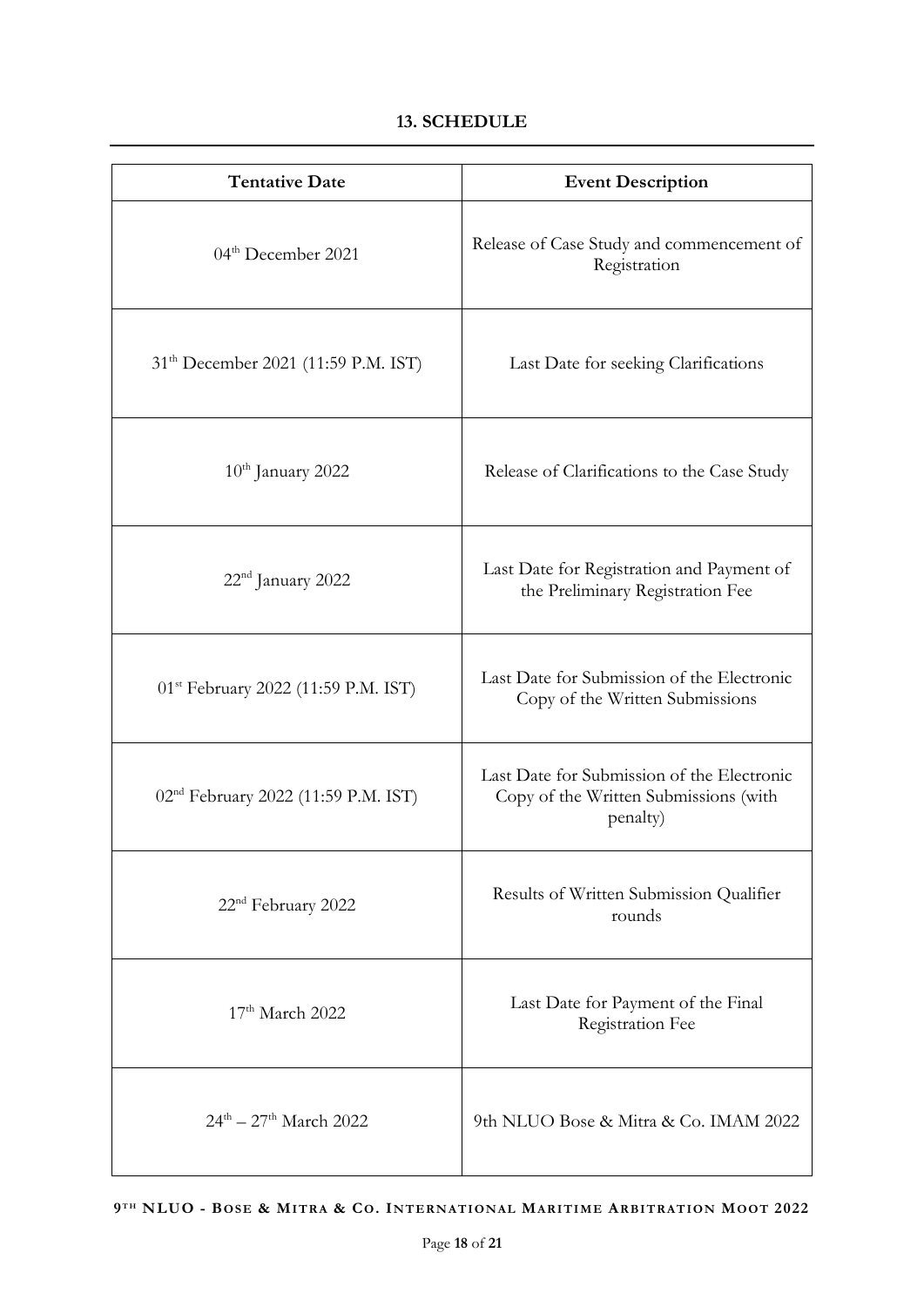- <span id="page-18-0"></span>14.1 Teams shall have to make their own arrangements for transport from the point of arrival or departure to the Accommodation.
- 14.2 Teams shall be provided transport facilities to and from the Accommodation and the venue of the Competition on all dates of the Competition.
- 14.3 Accommodation shall be provided from 09:00 A.M., 24th March 2022 to 09:00 A.M., 28th March 2022. Teams requiring accommodation outside the prescribed dates shall have to make their own arrangements.

# **15. MISCELLANEOUS**

- <span id="page-18-1"></span>15.1 Teams, their members, or any person associated with a team, are not permitted to be present at, or hear, a round in which that team is not participating. This rule will not apply to those teams or persons whose teams have been eliminated from the competition, and who are desirous of attending any of the Advanced Rounds thereafter. Scouting in any form in contravention of this rule shall entail disqualification of the team.
- 15.2 No audio or videotaping of oral pleadings is permitted without the permission of the TMS. TMS reserves all rights of audio and videotaping, or any other form of audio or visual reproduction, of any oral round or part thereof.
- 15.3 All Participants are expected to maintain decorum during the Competition and are expected to conduct themselves in a manner befitting the legal profession.
- 15.4 Once the Written Submissions have been submitted for participation in the competition, copyright of those Written Submissions with respect to publishing them on the official website and college website will vest in TMS.
- 15.5 The decision of TMS as regards the interpretation of rules or any other matter related to the Competition, whether contemplated by the Rules or not, shall be final and binding.
- 15.6 TMS reserves the right to vary, alter, modify, or repeal any of the above rules without any prior notification, if so required and as it may deem appropriate.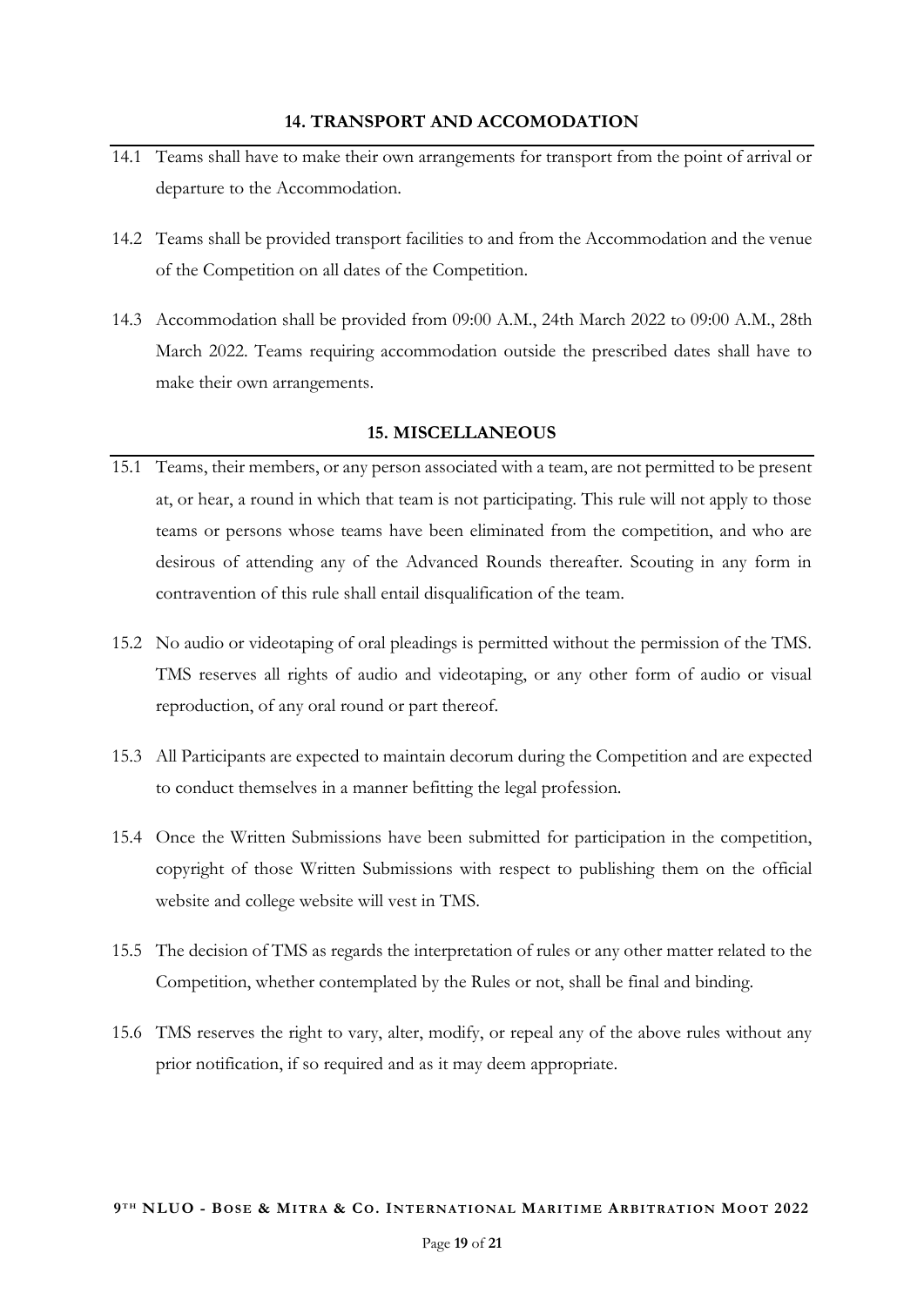## **16. CONTACT**

# **Sonia Mangtani**

<span id="page-19-0"></span>Convenor, The Moot Society

+91 7974277156

# **Parth Agrawal**

Co-Convenor, The Moot Society

+91 9997747378; + 91 7735855343

# **Abhinav Singh Chauhan**

Secretary, The Moot Society

+91 9799507052